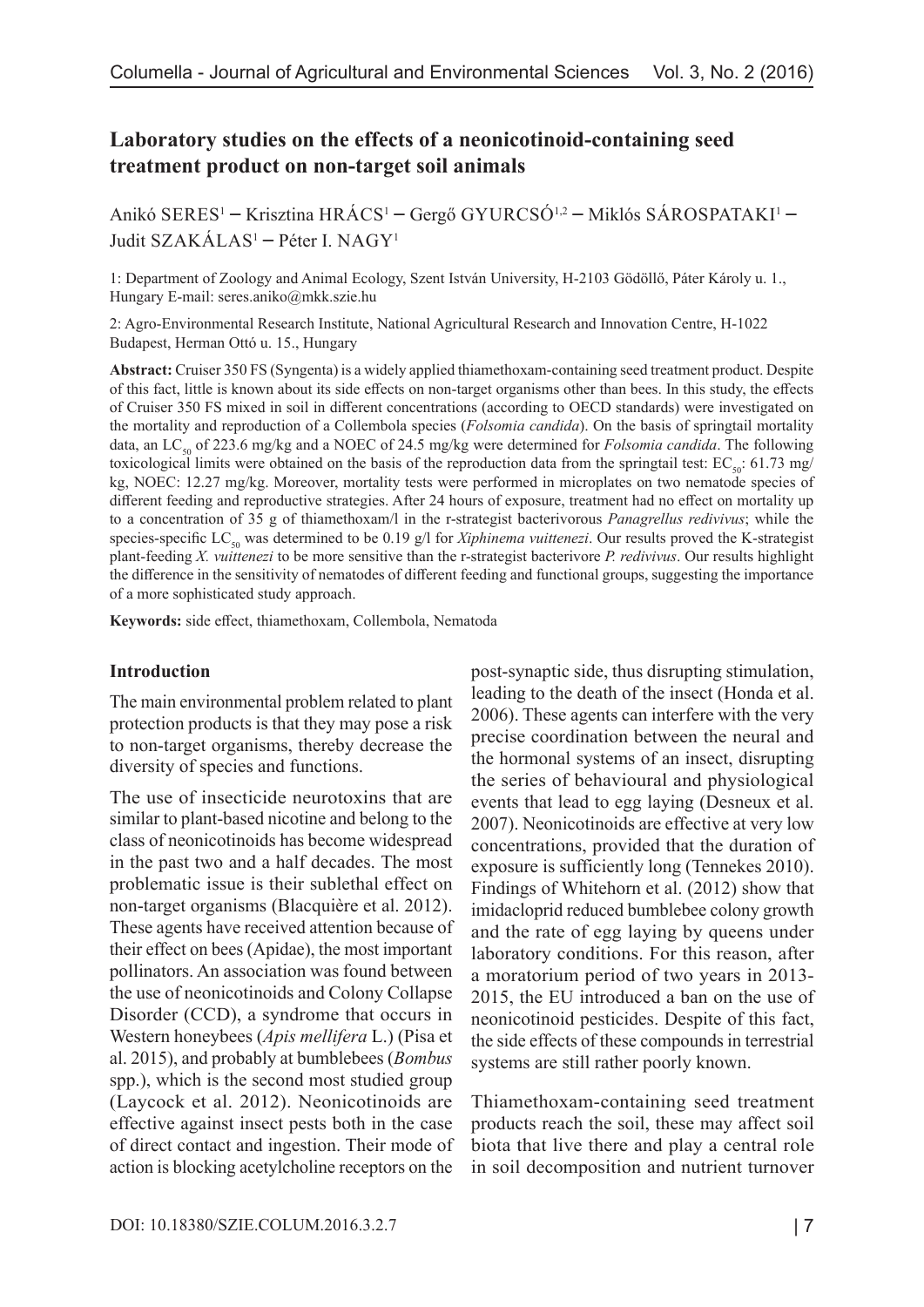processes. Despite this, hardly any literature data are available concerning the effects of these agents on soil fauna (Bonmatin et al. 2015). Springtails are important regulators of decomposition processes in soil through the selective consumption of soil microbes (Fountain and Hopkins 2005; Seres et al. 2007; 2009). El-Naggar et Zidan (2013) studied the effects of thiamethoxam on soil fauna under field conditions. Soil samples were obtained from two depths following seed treatment with a 70% Cruiser WG (2 g/kg seeds) and spraying with 25% Actara WG (20 g/100 l). The number of individuals belonging to the following soil animal groups was determined weekly for five weeks: Collembola, Psocoptera, Oribatida, Actinedida, Gamasida. When thiamethoxamcontaining plant protection products were used, a clear increase was noted in the number of individuals of soil animals studied, mainly that of springtails. This phenomenon was probably due to death of predatory mites. For springtails, one single study was found to investigate the effects of Cruiser 350 FS, a thiamethoxam-containing insecticide under laboratory conditions (Alves et al. 2014). In acute test, it was found that the product was lethal to the springtail *Folsomia candida* only at the highest concentration tested (1,000 mg/kg). In the chronic test, thiamethoxam had no effect on reproduction of springtails at the concentrations tested (0.06 mg/kg, 0.12 mg/ kg, 0.25 mg/kg, 0.5 mg/kg, 1.0 mg/kg). The following toxicological limits were derived from the study: a NOEC of 500 mg/kg in the acute test and a NOEC of 1 mg/kg thiamethoxam in the chronic test for reproduction.

Nematodes are a part of soil microfauna and are important participants in soil processes due to their high numbers, diverse feeding types and life history strategies. As for the effects of neonicotinoid insecticides to free-living nematodes, scientific literature is restricted to the sensitivity of entomopathogenic nematodes (EPN) to these compounds (Koppenhöfer et al. 2003; 2015).

Usually, bacterivorous r-strategist nematodes that are easy to breed in the laboratory are used in toxicological studies. The species most commonly used as test animals are *Caenorhabditis elegans* (Maupas, 1900) and *Panagrellus redivivus* (Linné, 1767). However, several results show that there may be huge differences in the sensitivity to xenobiotics of nematodes with different life history and feeding strategies (Bongers and Bongers 1998; Nagy 2009). Therefore, apart from performing tests on *Panagrellus redivivus*, we aimed to involve a further test species of considerably different feeding type and life strategy as compared to the usually applied bacterial feeder test species.

Springtails and free-living nematodes applied in ecotoxicology were used to explore the effects of the seed treatment product on soil animals. The questions to be answered during the research were:

(i) At what concentrations and at what rate does the tested insecticide cause mortality in the springtail species (*Folsomia candida*)?

(ii) Does thiamethoxam have an effect on the reproduction of the tested springtail species?

(iii) What is the mortality rate caused by the insecticide in two nematode species with different feeding type and life strategy (*Panagrellus redivivus*, *Xiphinema vuittenezi*) in the acute mortality test at different concentrations?

# **Materials and methods**

# *Collembolan reproduction test*

The test was performed on the basis of OECD 232 protocol (OECD, 2009). The parthenogenetic species, *Folsomia candida* (Willem 1902) was used as test animal. Synchronised cultures were established first because same aged individuals (9–12 days) are required for the test. Test agent was Cruiser 350FS, a thiamethoxam-containing seed treatment product. Seven concentrations were set in the test (3.5 g/l, 1.75 g/l, 0.875 g/l, 0.437 g/l, 0.219 g/l, 0.109 g/l, and 0.055 g/l) on the basis of results from a previous range finding test (unpublished data). Four replicates were applied for each concentration and 8 in the negative control without pesticide. These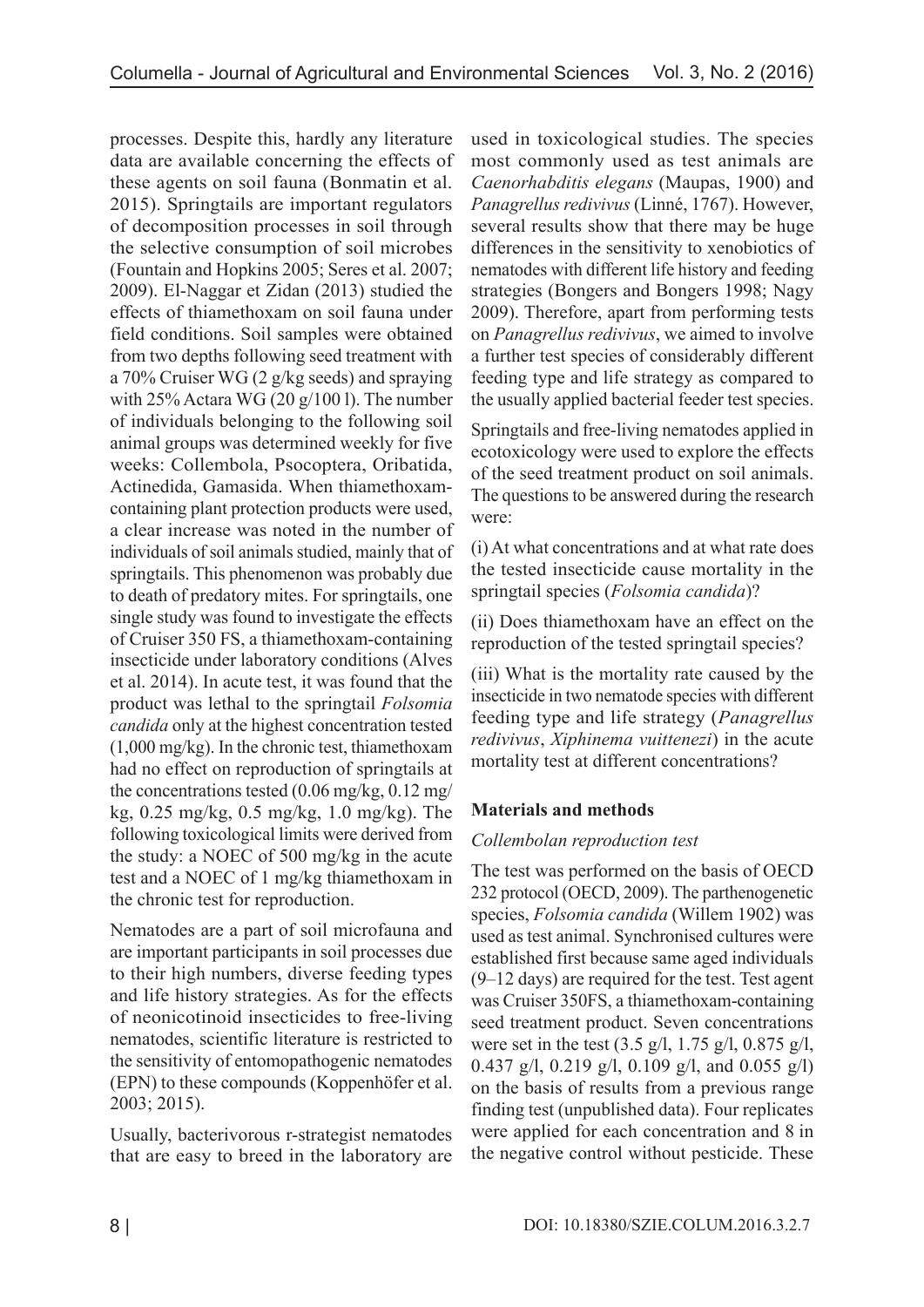concentrations were equal to 786 mg/kg, 393 mg/kg, 196 mg/kg, 98 mg/kg, 49 mg/kg, 24 mg/ kg, and 12 mg/kg, respectively, as calculated to dry soil weight. Water holding capacity of soil was determined before the test and soils were moistened to 60% thereof. Standard soil was mixed at proportions according to the protocol as follows: 5% sphagnum peat, 20% kaolin clay, 74% sand and 1% calcium carbonate. An amount of 24.5 g of OECD soil was placed into plastic test vessels. They were moistened with 5.5 ml of distilled water and a water solution of the insecticide at a given concentration. Ten randomly selected 10-12 days old specimens of *Folsomia candida* were introduced into each of the test vessels with an aspirator. The animals were provided baker's yeast at the start of the test and once weekly thereafter. Duration of the test was 28 days, during which test vessels were kept in an incubator (TS  $606CZ/4$ -Var) at  $20 \pm$ 1°C. Test validity criteria in the control groups were: adult mortality should not exceed 20%, the number of juveniles should reach 100 and the coefficient of variation calculated for the number of offspring should not exceed 30%. At the end of the test, the number of adults and juveniles was counted. Animals were washed from soil in the vessels and were counted after transferring them into a Petri dish and adding blue ink for better visibility. The endpoints of the test were mortality, i.e. the number of dead individuals, and reproduction, i.e. the number of offspring.

## *Acute mortality test on nematodes*

The test was performed involving two freeliving soil nematode species. One of these is the r-strategist bacterivorous *Panagrellus redivivus*. The other species is the K-strategist plant-feeding nematode, *Xiphinema vuittenezi*  (Luc, Lima, Weischer and Flegg, 1964). The test is not standardised but *P. redivivus* has been commonly used since decades as its testing is simple, quick and does not require special equipment (Samoiloff 1987). Endpoint of the tests was mortality, with an exposure time of 24 hours. We also considered the nematode tests valid if mortality in the control treatment did

not exceed 20%. Thiamethoxam concentrations used in the first two range-finding tests for both species were as follows: 350 g/l, 35 g/l, 3.5 g/l, 0.35 g/l and 0.035 g/l. Eight replicates were applied for each concentration and 16 in negative control without pesticide. Tests were performed in disposable microtiter plates with 8x12 wells (Bioster). An amount of 370 μl test solution, or in the control distilled water were pipetted into each well. Subsequently, five *P. redivivus* and three *X. vuittenezi* specimens were introduced with a micropipette to the holes of the microtiter plates. Adult female individuals were randomly selected from synchronised cultures in the case of *P. redivivus*. *X. vuittenezi* females were extracted from samples collected from grapevine soil in a garden in Isaszeg, Hungary (GPS coordinates: 47.52945, 19.39419). It is difficult to maintain cultures of this species under laboratory conditions. For soil extractions we used a modified version of Cobb's decanting and sieving method (Brown and Boag 1988), which is based on the positive hydrotaxic response of the animals. Nematodes were stored in a refrigerator at 4°C until the initiation of testing. The third test was set on the basis of the previous ones. Based on the results of the range finding tests, the definitive test was carried out only in *X. vuittenezi* in 6 replicates. Apart from concentrations and numbers of replicates, the definitive test was identical to the *Xiphinema* range finding test. The used concentrations were as follows: 3.5 g/l, 1.75 g/l, 0.875 g/l, 0.437 g/l, 0.219 g/l, 0.109 g/l, and 0.055 g/l of thiamethoxam. Subsequently, plates were placed into a temperature-controlled incubator (TS606-CZ/4-WAR) until the end of the test at  $20 \pm 1$  °C. Test plates were checked under a microscope (Olympus SZH 10). Immobility and no response to physical stimulations are signs of mortality in nematodes. Moreover, in case of *X. vuittenezi*, open C-shaped body posture is a typical form of dead animals. In contrary *P. redivivus* individuals become straight after death, similarly to other small bacterivorous species.

## *Statistical analysis*

The results were analysed using R software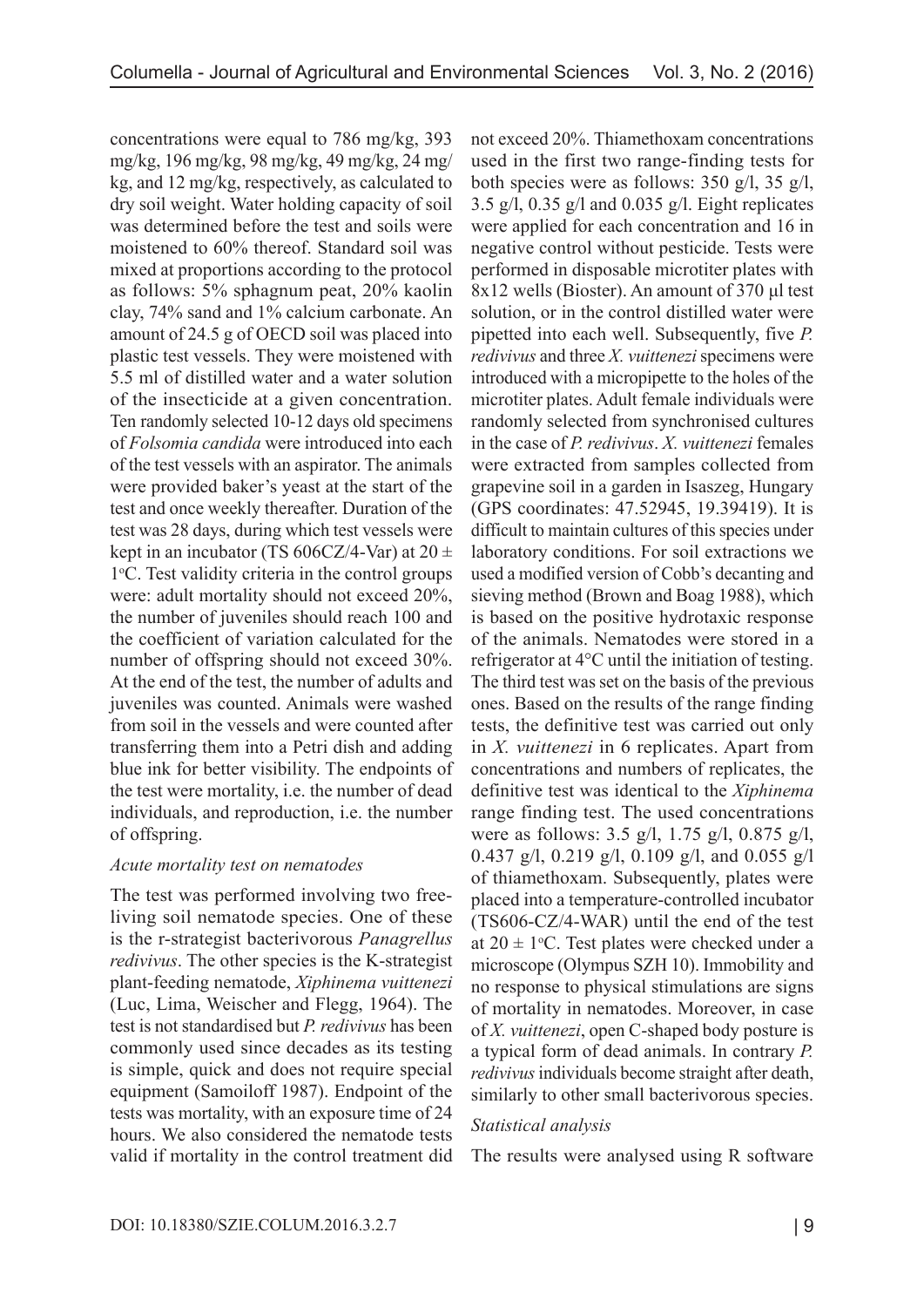package (R Core Team 2013). After confirming that the conditions of the utility, one-way ANOVA and a post-hoc Dunnett's test were used. ToxRat statistical software was used in order to determine NOEC, LOEC,  $LC_{50}$  an  $EC_{50}$  levels.

## **Results**

## *Collembolan reproduction test*

The test satisfied validity criteria as follows: mean mortality of adults in the control group was 1.25%; mean number of offspring in the control group was 376±65.38 individuals, variation coefficient: 17.39. Based on ANOVA results, treatment had a strongly significant effect on both mortality ( $F=77.39$ ,  $p<0.001$ ) and reproduction  $(37.69, p<0.001)$ . Dunnett's test revealed a significant difference in the mortality of springtails as compared with control at 393 mg/kg (0.875 g/l) concentration and at higher concentrations (Figure 1). On the basis of mortality data,  $LC_{50}$  was defined as 223.6 mg/

kg (0.996 g/l) while mortality NOEC level was found to be  $24.5 \text{ mg/kg}$  (0.109 g/l). Reproduction differed from the control group at 49.1 mg/kg concentration level and at higher concentrations (Figure 2). The following toxicological limits were determined on the basis of reproduction data from springtail test:  $EC_{50}$ : 61.73 mg/kg, (0.275 g/l), NOEC: 12.27 mg/kg (0.055 g/l).

## *Acute mortality test in nematodes*

In the case of the bacterivorous species, *P. redivivus,* the highest concentration resulted in 100% mortality, while lower concentrations lead to significant differences in two cases: at 0.35 g/l and at 3.5 g/l (Table 1). However, mortality did not differ from the control group when the 35 g/l concentration was used. In test with *Xiphinema* species, the two highest concentrations resulted in 100% mortality and high mortality was observed at the next two concentration levels as well (3.5 and 0.35 g/l) (Table 1). A significant difference was found in each case compared to the control, except



*Figure 1.* Mean mortality of adult *Folsomia candida* individuals ( $\pm$  SD) on a logarithmic scale. Different letters indicate significantly different results  $(p<0.001)$  according to Dunett's test results.

*Table 1.* Mortality of *Panagrelus redivivus* and *Xiphinema vuittenezi* individuals (%) in range-finding test (mean of 8 replicates  $\pm$  SD).

| Concentration $(g/l)$                                                |           |       |      |                                                   |             |             |
|----------------------------------------------------------------------|-----------|-------|------|---------------------------------------------------|-------------|-------------|
|                                                                      | Control   | 0.035 | 0.35 | 3.5                                               | 35          | 350         |
| P. redivivus                                                         | $0 \pm 0$ |       |      | $2.5 \pm 6.2$   17.5 $\pm$ 19.9   22.5 $\pm$ 14.7 | $0 \pm 0$   | $100 \pm 0$ |
| X. vuittenezi   12.5 ± 15.2   4.2 ± 10.4   83.3 ± 22.2   91.7 ± 20.8 |           |       |      |                                                   | $100 \pm 0$ | $100 \pm 0$ |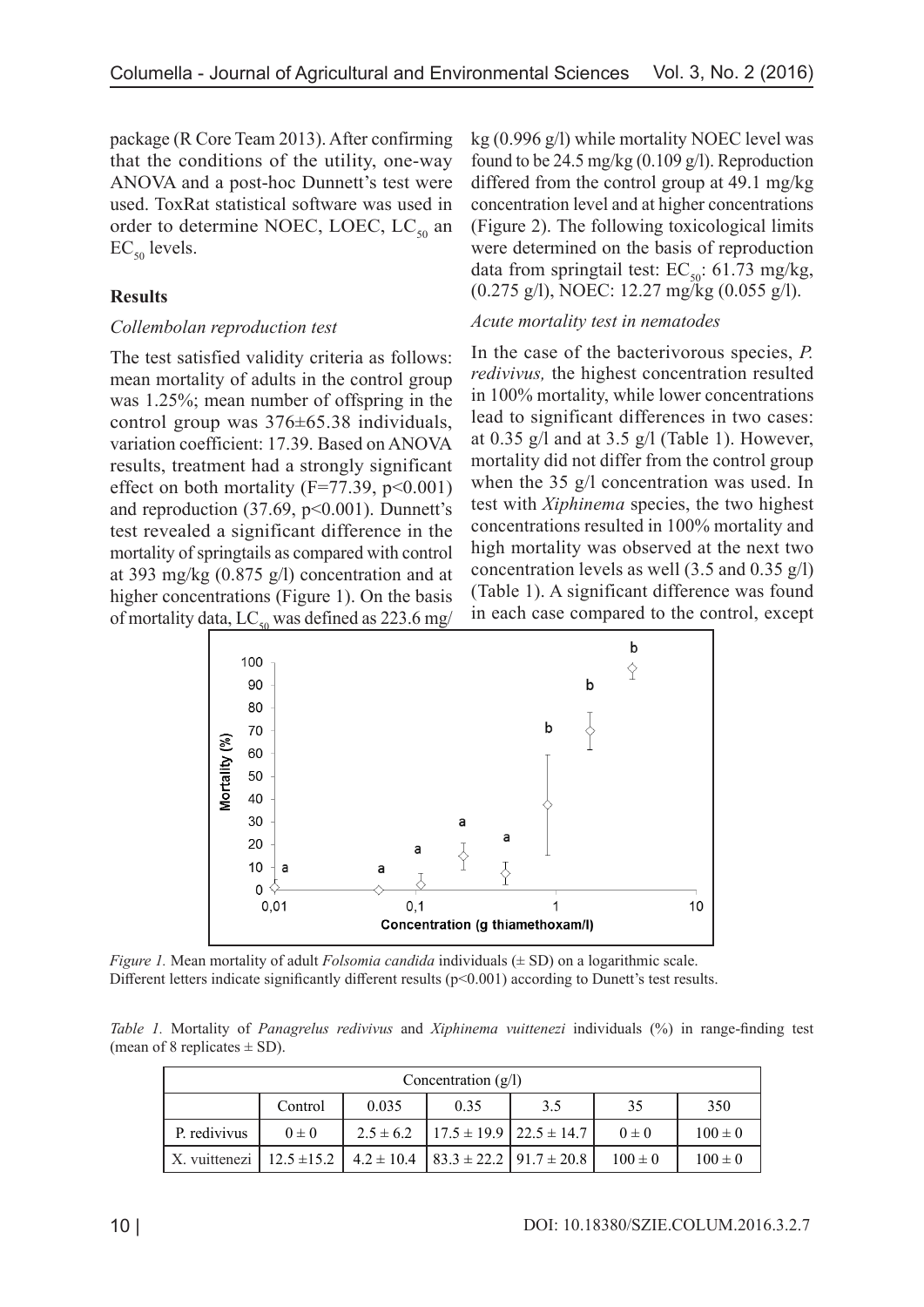

*Figure 2.* Mean number of *Folsomia candida* offsprings during each treatment ( $\pm$  SD) on a logarithmic scale. Different letters indicate significantly different results  $(p<0.001)$  according to Dunett's test results.

the lowest concentration. The second test with *X. vuittenezi* yielded more specific results regarding sensitivity of the species (Figure 3). A mortality of 100% was experienced at the three highest concentration levels. Dunnett's test showed a significant difference (F=2.81, p<0.05) in comparison with control group already at the lowest concentration  $(0.055 \text{ g/l})$ . The next concentration level (0.109 g/l) did not differ statistically from the control group, but higher concentrations resulted a strong significant difference in each case (p<0.001). The species-specific  $LC_{50}$  was determined to be 0.19 g/l.

#### **Discussion**

The results from the OECD reproduction test with springtails show that the applied pesticide caused a complete mortality only at a very high concentration (786 mg/kg), which is not realistic under field conditions of normal agricultural practices (Bonmatin et al. 2015). Mortality rate differed significantly from that observed in the control group at concentrations of 196 mg/kg and above where a mortality of 37.5% was experienced. A significant effect on reproduction was found at a lower concentration, i.e. 49.1 mg/kg. When the above toxicity indices



*Figure 3.* Mean mortality of adult *Xiphinema vuittenezi* females (± SD) on a logarithmic scale. Different letters indicate significantly different results  $(p<0.001)$  according to Dunett's test results.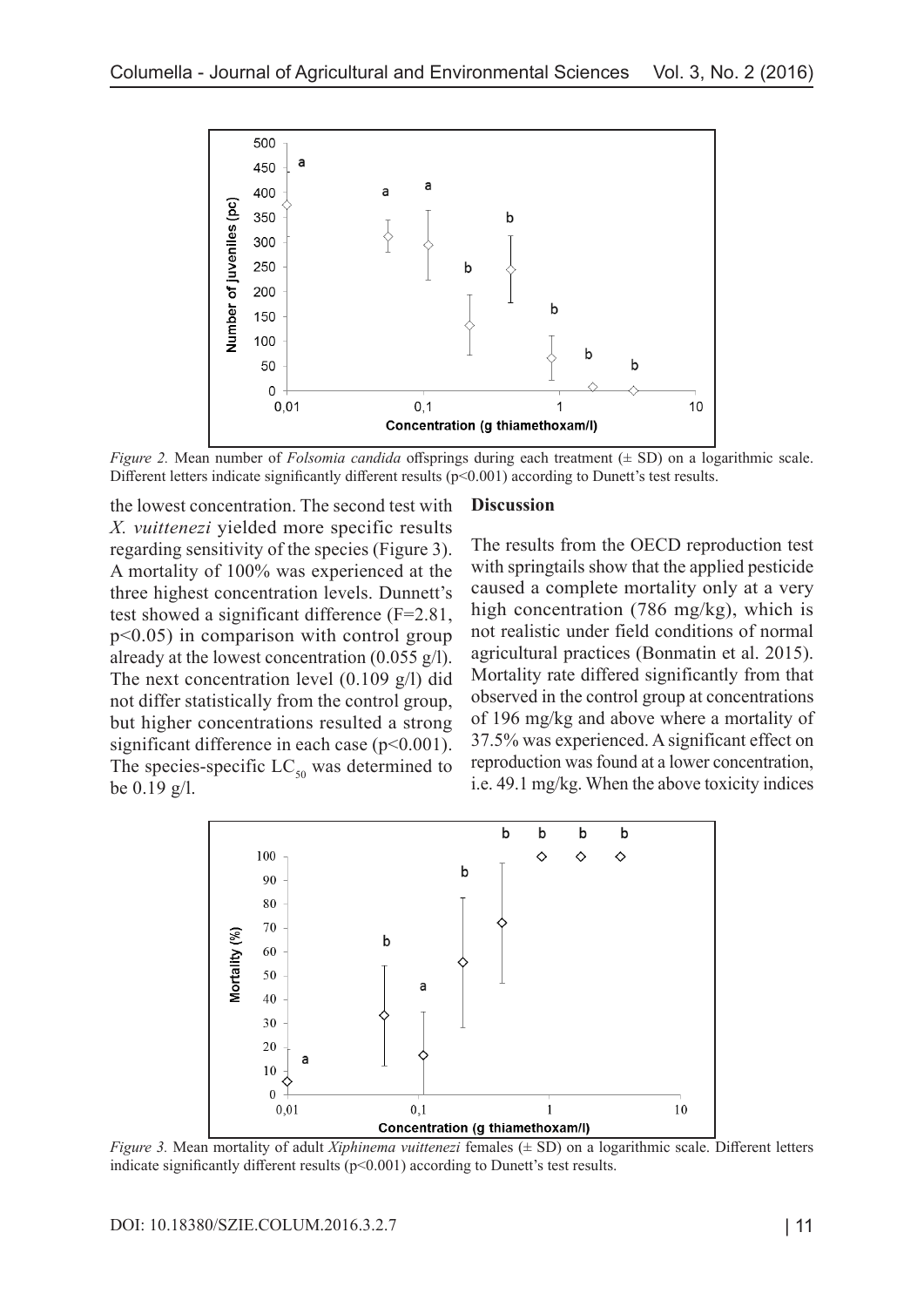are compared with the results by Alves et al. (2014), it is to be noted that lower mortality NOEC and  $LC_{50}$  values were obtained, thus springtails were found to be more sensitive to thiamethoxam in the present experiment. This may be due to the fact that Alves et al. (2014) examined mortality during a two-week subacute test, while in our study a four-week chronic test was used. Regarding inhibition of reproduction, Alves et al. (2014) determined a NOEC of 1 mg/kg. In the present test a higher NOEC of 12.27 mg/kg was calculated. The difference in results is explained by the test concentrations chosen. These concentrations are well above that are used and potentially present in the soil under realistic circumstances. PEC of the thiamethoxam-containing Cruiser F350 is 0.201 mg/kg based on literature data (Alves et al. 2013). Field concentrations used in practice most probably do not have a negative side effect on springtails, but discharge of this agent into the soil in high concentrations (for example, in the case of an accident or inadequate application) poses a risk to this group of soil animals. Our results explain the phenomenon seen in studies by El-Naggar et al. (2013). The number of springtails increased at the expense of other soil-dwelling microarthropods because these animals are not sensitive to thiamethoxam and their number increased after the death of their predators.

The tests performed with the two free-living nematode species showed that, following 24 hours of exposure, treatment had no mortality effect up to a concentration of 35 g of thiamethoxam/l in the r-strategist bacterivorous *Panagrellus redivivus*; however, a 100% mortality rate was observed at a concentration of 350 g/l. Hardly any studies that specifically examine the side effects of neonicotinoids on free-living nematodes were found in literature. Only the effectiveness of entomopathogenic nematode (EPN) species has been tested, with the focus on

their ability to control insect pest as influenced by the insecticide treatment. According to Kopenhöffer et al. (2015), neonicotinoid treatments usually showed a synergistic interaction when applied in combination with several EPN species (e.g. *Steinernema glaseri*, *Heterorhabditis bacteriophora*). The combined effects of thiamethoxam and entomopathogenic nematodes of the order Rhabditida against pest insects were investigated both under field and laboratory conditions. During the tests performed by Koppenhöfer et al. (2003), thiamethoxam did not have a negative effect on the reproduction of entomopathogenic nematodes. This supports the results of our study concerning *P. redivivus*, which also belongs to the order Rhabditida, i.e. nematodes of this group were not sensitive to thiamethoxam. As for the mortality of *Xiphinema vuittenezi*, the difference versus the control group was significant even at the lowest concentration after the exposure period of 24 hours. Mortality rate was 100% when the test concentration of 0.875 g/l was used. According to our results obtained so far, the sensitivity of the K-strategist plant-feeding *X. vuittenezi* considerably exceeds that of *P. redivivus*. This finding makes it worthwhile to carry out further tests on the sensitivity of different plantfeeding nematodes for the environmentally realistic concentration levels of neonicotinoid compounds. Furthermore, our results highlight the difference in the sensitivity of nematodes belonging to different feeding and life history groups. This underlines the importance of a more sophisticated study approach than the generally applied use of few r-strategist bacterial feeder species only.

## **Acknowledgments**

Supported by the "Research Centre of Excellence – 9878/2016/FEKUT".

The authors are grateful to András Sándor for the Cruiser materials.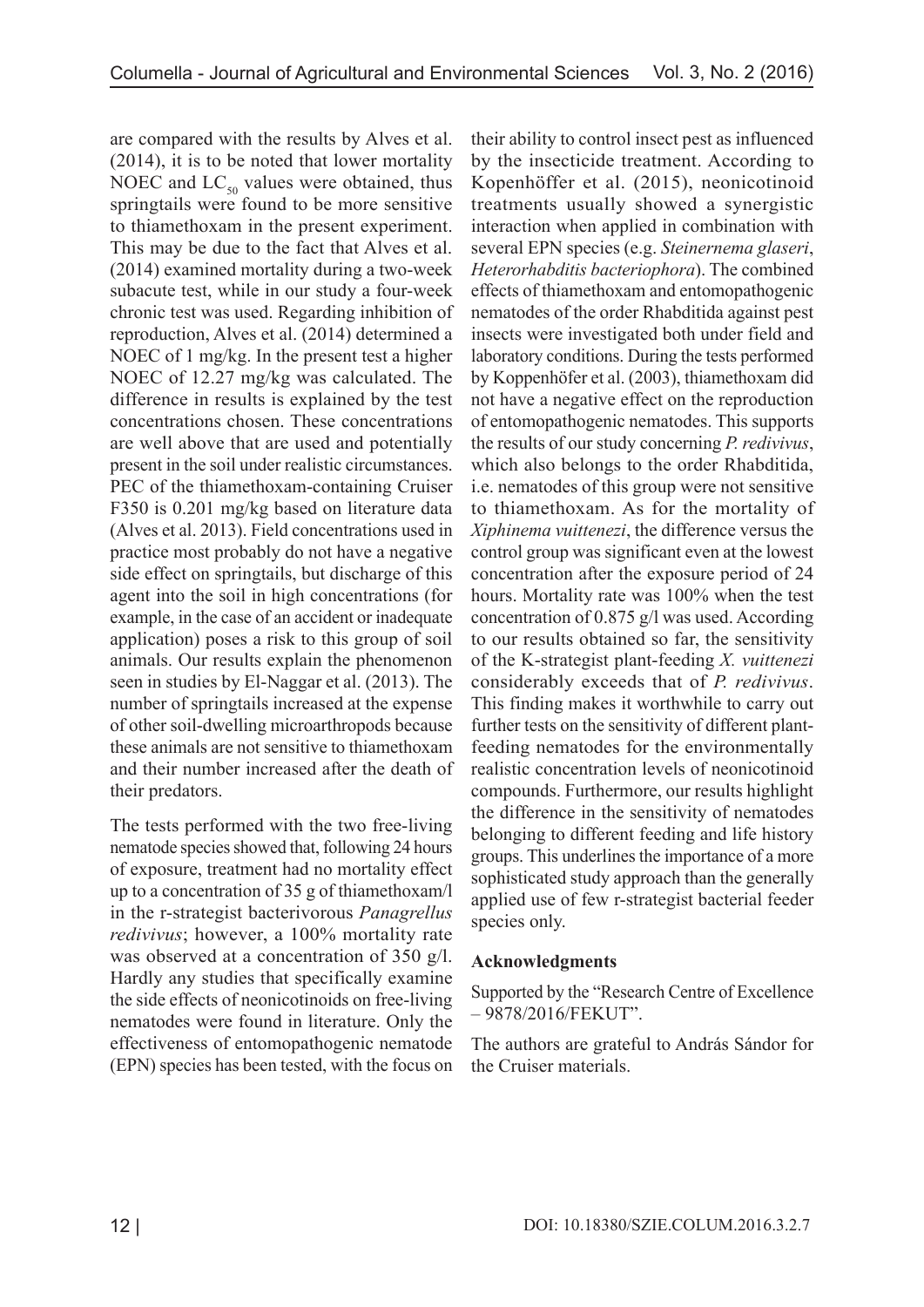#### **References**

- Alves P. R. L., Cardoso E. J. B. N., Martines A. M., Sousa J. P. (2013): Earthworm ecotoxicological assessments of pesticides used to treat seeds under tropical conditions. Chemosphere. 90: 2674–2682. DOI:10.1016/j. chemosphere.2012.11.046
- Alves P. R. L., Cardoso E. J. B. N., Martines A. M., Sousa J. P., Pasini A. (2014): Seed dressing pesticides on springtails in two ecotoxicological laboratory tests. Ecotox Environ Safe 105: 65-71. DOI: 10.1016/j. ecoenv.2014.04.010.
- Blacquière T., Smagghe G., van Gestel C. A. M., Mommaerts V. (2012): Neonicotinoids in bees: a review on concentrations, side-effects and risk assessment. Ecotoxicology 21: 973–992. DOI: 10.1007/s10646-012-0863-x
- Bongers T., Bongers M. (1998): Functional diversity of nematodes. Appl Soil Ecol 10: 239-251. DOI:10.1016/ S0929-1393(98)00123-1
- Bonmatin J. M., Giorio C., Girolami V., Goulson D., Kreutzweiser D. P., Krupke C., Liess E., Long M., Marzaro M., Mitchell, E. A. D., Noome D. A., Simon-Delso N., Tapparo A. (2015): Environmental fate and exposure; neonicotinoids and fipronil. Environ Sci Pollut Res 22: 35–67. DOI: 10.1007/s11356-014-3332-7
- Brown D. J. F., Boag B. (1988): An examination of methods used to extract virus-vector nematodes (Nematoda: Longidoridae and Trichodoridae): from soil sample. Nematol Mediterr 16: 93–99.
- Desneux N., Decourtye A., Delpuech J. (2007): The sublethal effects of pesticides on beneficial arthropods. Annu Rev Entomol 52: 81-106. DOI: 10.1146/annurev.ento.52.110405.091440
- El-Naggar J. B., Zidan N. A. (2013): Field evaluation of imidacloprid and thiamethoxam against sucking insects and their side effects on soil fauna. J Plant Prot Res 53: 375-387. DOI: 10.2478/jppr-2013-0056
- Fountain T.M., Hopkin P.S. (2005): Folsomia candida (Collembola): A "Standard Soil Arthropod". Annu Rev Entomol 50: 201-222. DOI: 10.1146/annurev.ento.50.071803.130331
- Honda H., Tomizawa M., Casida J.E. (2006): Neonicotinoid metabolic activation and inactivation established with coupled nicotinic receptor-CYP3A4 and -aldehyde oxidase systems. Toxicol Lett 161: 108-114. DOI:10.1016/j.toxlet.2005.08.004
- Koppenhöfer A. M., Cowles R. S., Cowles E. A., Fuzy E. M., Kaya H. K. (2003): Effect of neonicotinoid synergists on entomopathogenic nematode fitness. Entomol Exp Appl, 106: 7–18. DOI: 10.1046/j.1570- 7458.2003.00008.x
- Koppenhöfer A. M., Kostromytska O. S., McGraw B. A., Ebssa L. (2015): Entomopathogenic nematodes in turfgrass: ecology and management of important insect pests in North America. In: Raquel Campos-Herrera (Ed.): Nematode Pathogenesis of Insects and Other Pests: Ecology and Applied Technologies for Sustainable Plant and Crop Protection. Springer International Publishing, Switzerland, pp. 309-328.
- Laycock I., Lenthall K. M., Barratt A. T., Cresswell J.E. (2012): Effects of imidacloprid, a neonicotinoid pesticide, on reproduction in worker bumble bees (Bombus terrestris):. Ecotoxicology 21: 7. 1937-1945. DOI: 10.1007/ s10646-012-0927-y
- Nagy P. (2009): Case Studies using Nematode Assemblage Analysis in Terrestrial Habitats. In: Wilson MJ, Kakouli-Duarte, Th. (Eds.): Nematodes as Environmental Indicators, CABI, pp. 172-187.
- OECD (2009): OECD Guidelines for Testing Chemicals, Collembolan Reproduction Test in Soil, Number 232.
- Pisa L.W., Amaral-Rogers V., Belzunces L. P, Bonmatin J. M., Downs C. A., Goulson D., Kreutzweiser D. P., Krupke C., Liess M., McField M., Morrissey C. A., Noome D. A., Settele J., Simon-Delso N., Stark J. D., Van der Sluijs J. P., Van Dyck H., Wiemers M. (2015): Effects of neonicotinoids and fipronil on non-target invertebrates. Environ Sci Pollut Res 22: 68–102. DOI: 10.1007/s11356-014-3471-x